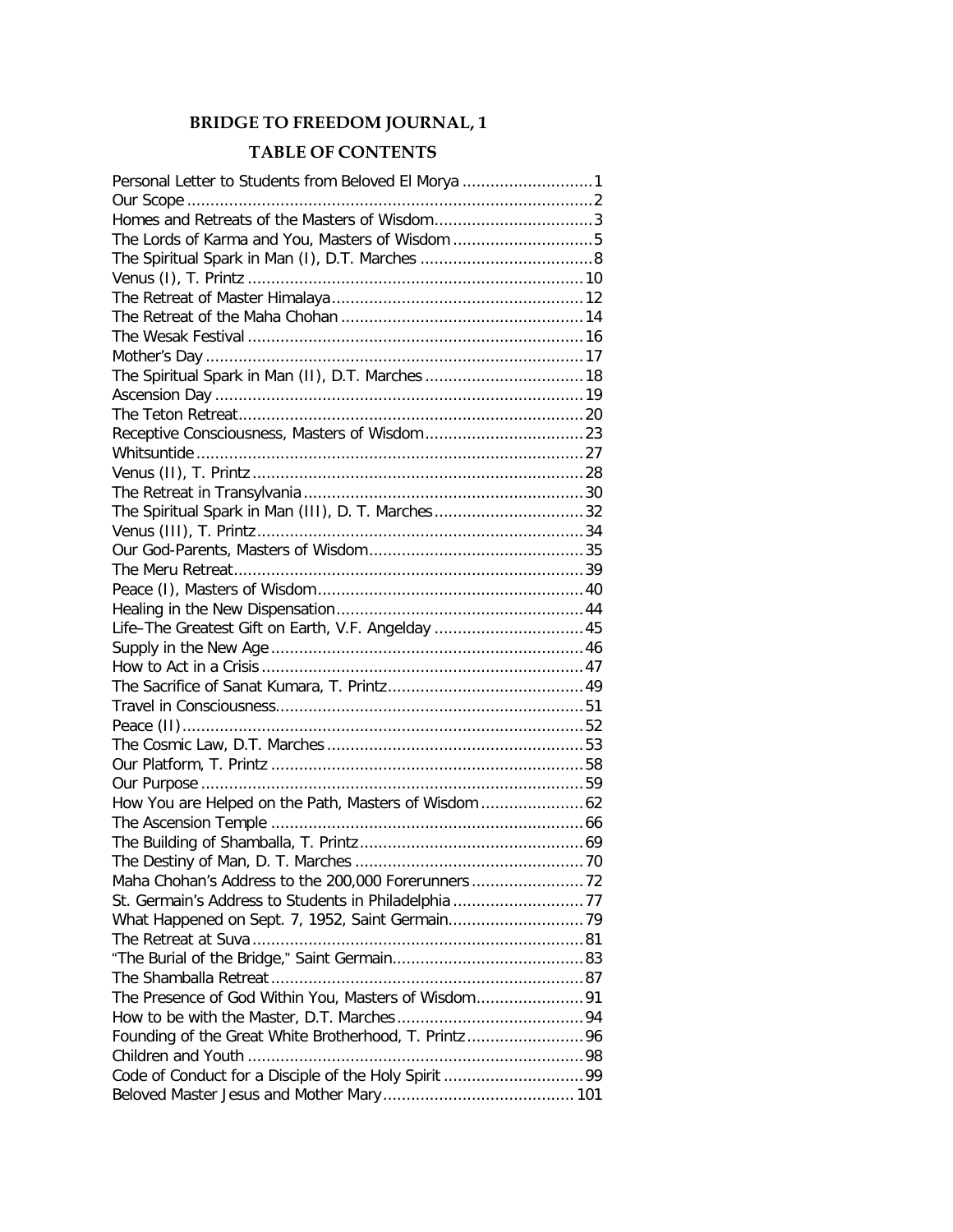| Without Vision, the People Perish, V.F. Angelday  145    |  |
|----------------------------------------------------------|--|
| The Degree of Vision Attained by Messengers 147          |  |
|                                                          |  |
|                                                          |  |
| I AM the Resurrection and the Life, D.T. Marches  157    |  |
|                                                          |  |
| The Resurrection Flame, Masters of Wisdom 160            |  |
|                                                          |  |
|                                                          |  |
|                                                          |  |
|                                                          |  |
|                                                          |  |
|                                                          |  |
|                                                          |  |
| Developing the God-Nature in Man, Masters of Wisdom  188 |  |
|                                                          |  |
|                                                          |  |
|                                                          |  |
|                                                          |  |
|                                                          |  |
|                                                          |  |
| Lord Gautama Speaks on His Former Embodiment  214        |  |
|                                                          |  |
|                                                          |  |
|                                                          |  |
|                                                          |  |
|                                                          |  |
|                                                          |  |
|                                                          |  |
|                                                          |  |
|                                                          |  |
| Paul, the Venetian Speaks on His Last Embodiment  243    |  |
|                                                          |  |
|                                                          |  |
|                                                          |  |
|                                                          |  |
|                                                          |  |
|                                                          |  |
|                                                          |  |
|                                                          |  |